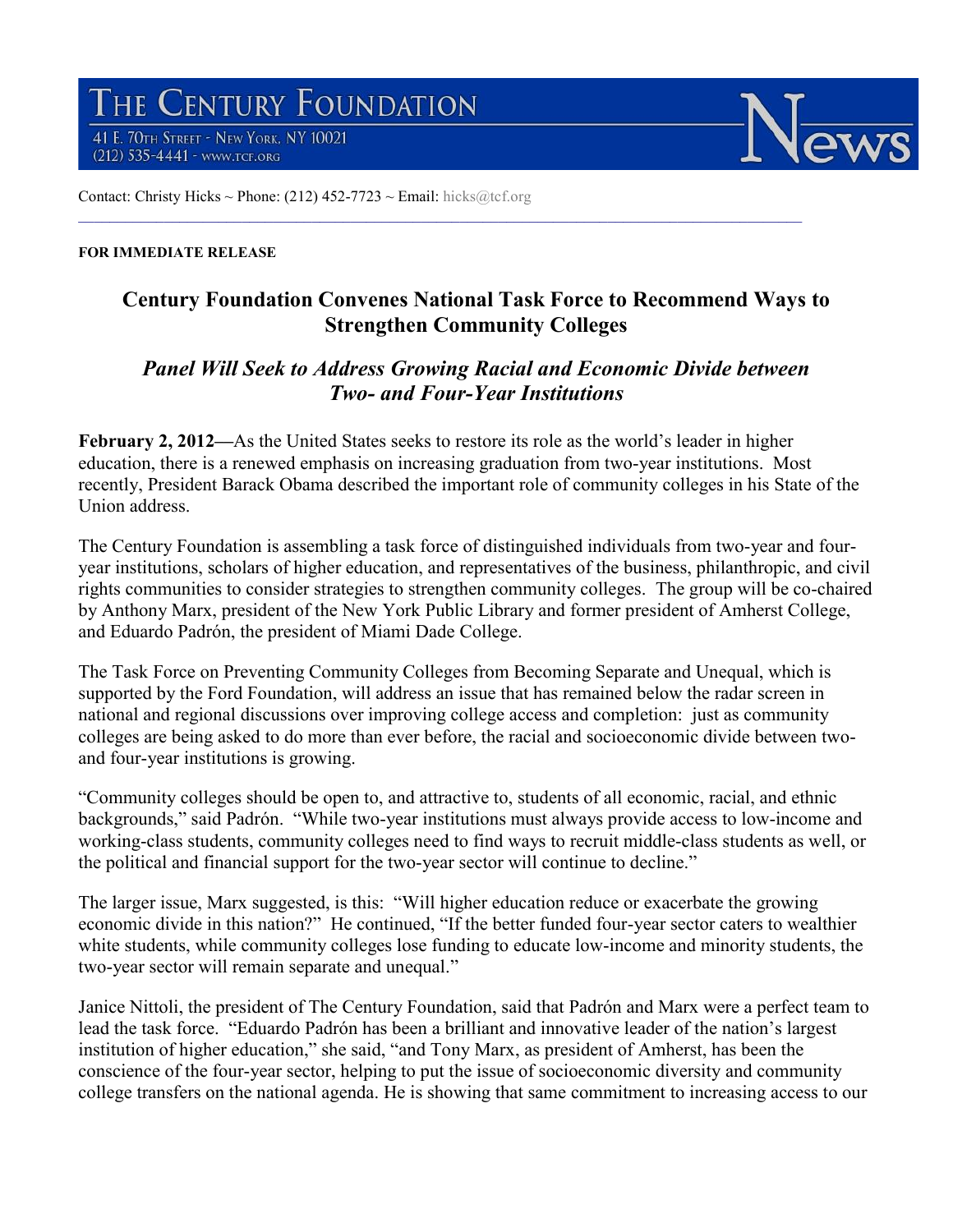cultural and learning institutions in his leadership role at the New York Public Library. We're thrilled to have the two of them co-chair this new task force."

Jeannie Oakes and Douglas Wood of the Ford Foundation said the task force was an important step. "There's a stratification trend in higher education around the world," Oakes said. "This task force will help bring that trend to light, document the challenges associated with it, and recommend ways that institutions can overcome it." Added Wood: "The two-year sector educates an increasing number of American students. It's essential that we find ways to strengthen it so that these students have more opportunities, not fewer."

The Task Force will have its first meeting on February 17, 2012. The meeting will include a special presentation by U.S. Under Secretary of Education Martha Kanter. The Task Force will also hold meetings in May and September, after which it will issue a report with recommendations and background papers.

Richard D. Kahlenberg, a senior fellow at The Century Foundation and the author of several volumes on inequality in both higher education and K–12 schooling, will serve as executive director of the Task Force. He commented, "It's disturbing to see that just as elementary and secondary education are becoming increasingly segregated by race and income, the same thing is happening in higher education. The Task Force members have a considerable wealth of experience and wisdom, and I look forward to working with them to assemble recommendations on how to strengthen the community college sector."

A list of Task Force members can be found below.

The Task Force on Preventing Community Colleges from Becoming Separate and Unequal is the latest in a long series of groups that The Century Foundation has assembled on important public policy issues such as election reform, elementary and secondary education, and U.S. policy in Afghanistan.

The Century Foundation is a progressive nonpartisan think tank. Originally known as the Twentieth Century Fund, it was founded in 1919 and initially endowed by Edward Filene, a leading Republican businessman and champion of fair workplaces and employee ownership strategies, all with an eye to ensuring that economic opportunity is available to all. Today, TCF issues analyses and convenes and promotes the best thinkers and thinking across a range of public policy questions. Its work today focuses on issues of equity and opportunity in the United States, and how American values can be best sustained and advanced in a world of more diffuse power.

For media inquiries about the Task Force, contact Christy Hicks at (212) 452-7723. For more information on The Century Foundation and its work, please visit www.tcf.org. You can keep up with the latest news from Century by signing up for our mailing list, following us on Twitter@tcfdotorg and joining our Facebook page at www.tcf.org.

**The Century Foundation is a progressive think tank, founded in 1919 and initially funded by Edward A. Filene. With a strong legacy of research and analysis aimed at addressing a range of important issues related to U.S. economic and social policy and international affairs, its work today focuses on issues of equity and opportunity in the United States, and how American values can best be sustained and advanced in a world of more diffuse power. With offices in New York City and Washington, D.C., The Century Foundation is nonprofit and nonpartisan.**